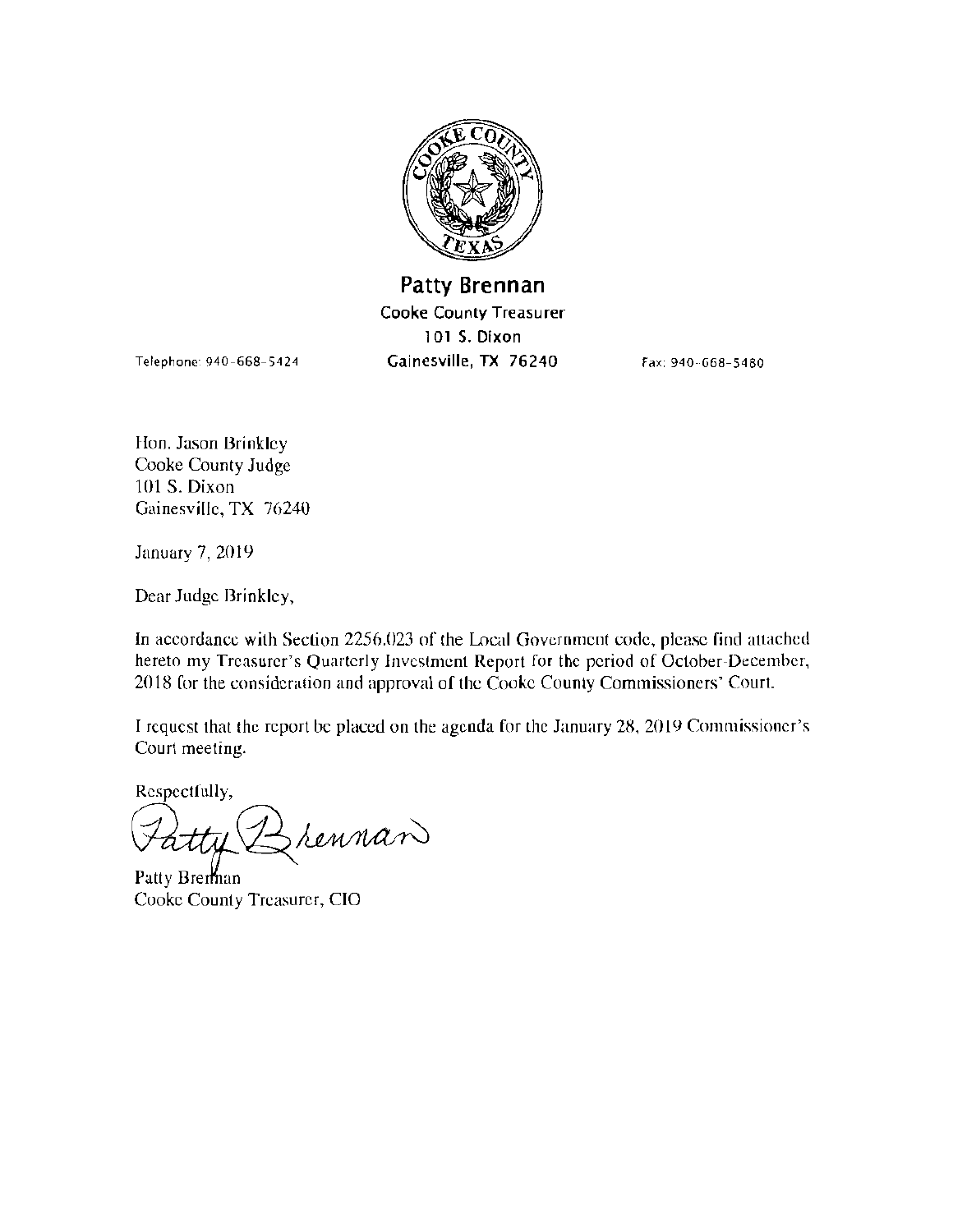# COOKE COUNTY TREASURER'S INVESTMENT REPORT TOTALS OCTOBER-DECEMBER (1" QUARTER 2019)

| <b>Pledges</b>                         |               |
|----------------------------------------|---------------|
| Pledged Securities for Prosperity Bank | 346,769.16    |
| Pledged Securities for Landmark Bank   | 10,724,122.33 |
| <b>TOTAL PLEDGED</b>                   | 11,070,891.49 |
|                                        |               |
| <b>Interest Earned</b>                 |               |
| Checking account at Landmark Bank      | 8,743.86      |
| CD's                                   | 6,098.07      |
| Stone Castle FICA Account              | 10,482.54     |
| Tex-Pool                               | 53,750.36     |
| Tex-Star                               | 50,596.85     |
| Logic                                  | 30,722.67     |
| <b>TOTAL INTEREST EARNED</b>           | 160,394.35    |
| <b>Account Balances</b>                |               |
|                                        |               |
| Checking account at Landmark Bank      | 6,290,776.23  |
| CD's                                   | 1,784,000.00  |
| Stone Castle FICA Account              | 2,003,636.36  |
| Tex-Pool                               | 10,287,205.69 |
| Tex-Star                               | 9,859,289.06  |
| Logic                                  | 5,013,640.20  |

**35,238,547.54** 

**TOTAL TREASURER'S FUND**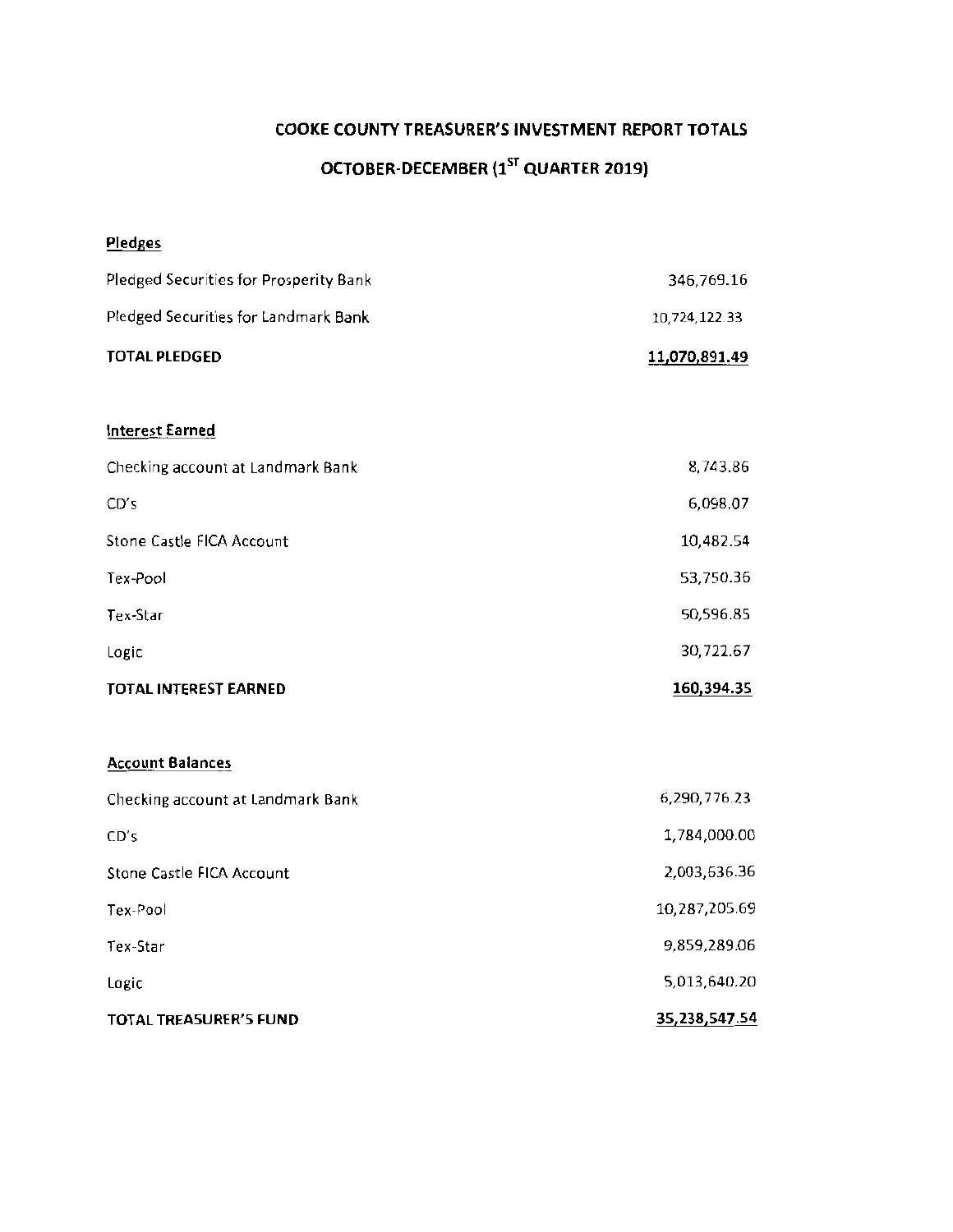#### COOKE COUNTY TREASURER'S INVESTMENT REPORT PLEDGE SECURITY LISTING FOR OCTOBER-DECEMBER (1ST QTR 2019)

#### **PROSPERITY**

| CUSIP#           | DATE            | <b>DESCRIP</b>      | <b>FACE</b> | MATURITY | <b>BOOK</b> | MARKET     |
|------------------|-----------------|---------------------|-------------|----------|-------------|------------|
| 3128MBNA1        | OCT-2018        | <b>FHLM G12885</b>  | 157,950.00  | 6/1/2021 | 2,129.59    | 2,158.81   |
| 314OG5S8         | <b>OCT-2018</b> | <b>FNMA 889257</b>  | 105,405.00  | 4/1/2021 | 1,150.67    | 1,162.47   |
| 3128MMQX4        | OCT-2018        | <b>FHLMC G18469</b> | 212158.00   | 6/1/2028 | 100,118.36  | 95,166.24  |
|                  |                 |                     |             |          | 103,398.62  | 98,487.52  |
| FDIC INS         |                 |                     |             |          |             | 250,000.00 |
| OCT-TOTAL        |                 |                     |             |          |             | 348,487.52 |
| SAME             | NOV-2018        | SAME                | SAME        | SAME     | 1,971.11    | 1,996.38   |
| SAME             | NOV-2018        | SAME                | SAME        | SAME     | 1,063.90    | 1,074.53   |
| SAME             | NOV-2018        | SAME                | SAME        | SAME     | 98,682.39   | 94,199.55  |
|                  |                 |                     |             |          | 101,717.40  | 97,270.46  |
| FDIC INS         |                 |                     |             |          |             | 250,000.00 |
| <b>NOV-TOTAL</b> |                 |                     |             |          |             | 347,270.46 |
| SAME             | DEC-2018        | SAME                | SAME        | SAME     | 1,825.50    | 1,849.20   |
| SAME             | DEC-2018        | SAME                | SAME        | SAME     | 978.77      | 988.76     |
| SAME             | DEC-2018        | SAME                | SAME        | SAME     | 97,317.79   | 93,931.20  |
|                  |                 |                     |             |          | 100,122.06  | 96,769.16  |
| FDIC INS         |                 |                     |             |          |             | 250,000.00 |
| <b>DEC-TOTAL</b> |                 |                     |             |          |             | 346,769.16 |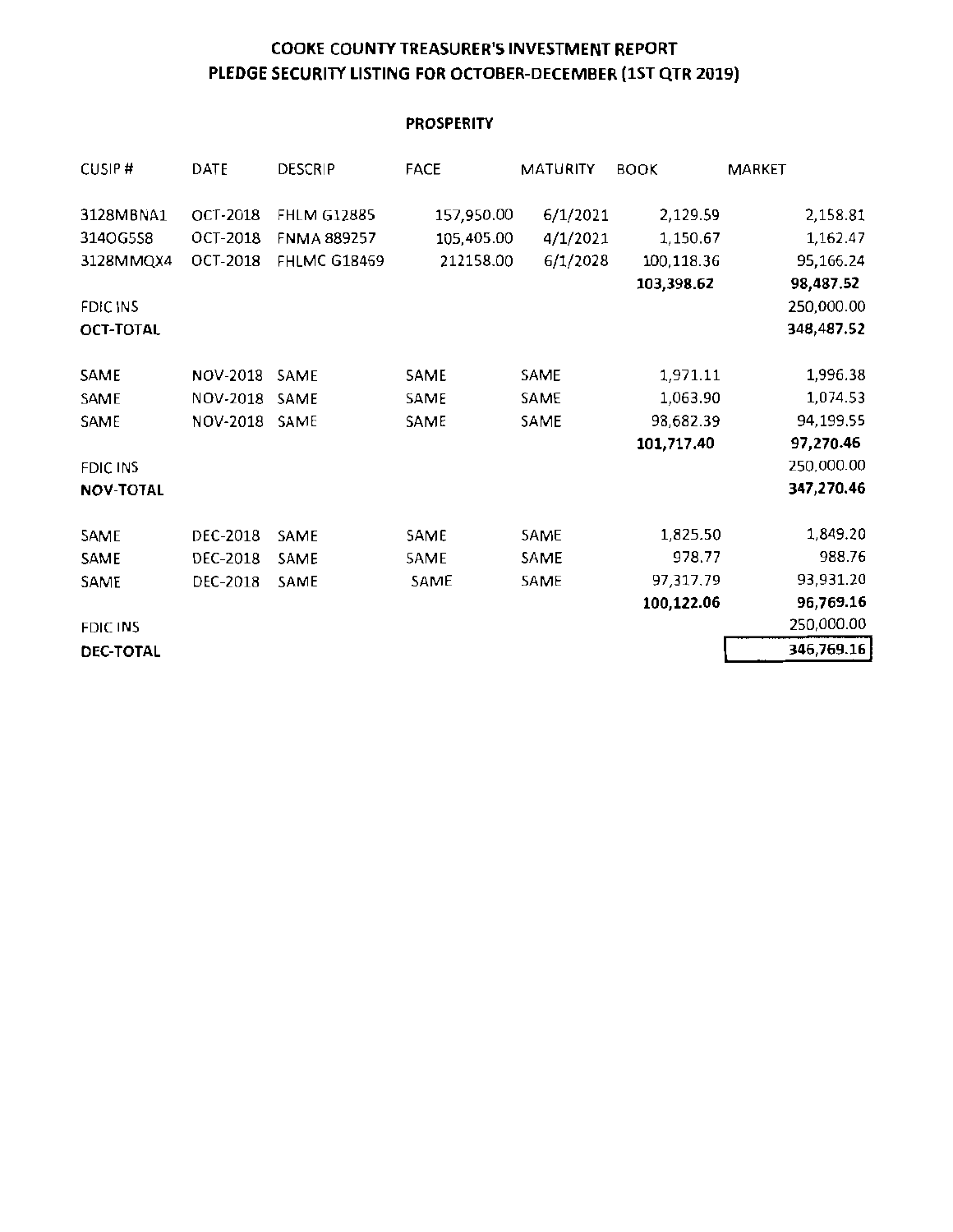#### COOKE COUNTY TREASURER'S INVESTMENT REPORT PLEDGE SECURITY LISTING FOR OCT-DEC (1ST QTR 2019) LANDMARK

| CUSIP#     | <b>DATE</b>     | DESCRIPTION           | ORIGINAL FACE MATURITY |            | <b>BOOK VALUE</b> | MARKET VALUE |
|------------|-----------------|-----------------------|------------------------|------------|-------------------|--------------|
| 3133EJQC6  | OCT-2018        | FED FARM CR BK        | 400,000.00,            | 2/25/2020  | 400092.79         | 399868.01    |
| 3130A1XJ2  | OCT-2018        | FED HOME LN BK        | 800,000.00             | 6/14/2024  | 824960.95         | 788,864.02   |
| 3130A5R35  | OCT-2018        | FED HOME LN BK        | 400000.00              | 6/13/2025  | 414035.07         | 390,064.00   |
| 3130A5R35  | OCT-2018        | FED HOME LN BK        | 100000.00              | 6/13/2025  | 102703.24         | 97,516.00    |
| 3133732Y7  | OCT-2018        | FED HOME LN BK        | 1000000.00             | 3/12/2021  | 1025274.03        | 1,014,530.03 |
| 3133X8L34  | OCT-2018        | FED HOME LN BK        | 2,000,000.00           | 9/9/2024   | 2330990.49        | 2,217,879.94 |
| 33133XDVS7 | OCT-2018        | FED HOME LN BK        | 700,000.00             | 12/11/2020 | 746288.16         | 732,395.99   |
| 31300LVH5  | OCT-2018        | FHLMC ARM POO#848716  | 200,000.00             | 1/1/2037   | 57667.40          | 57,236.99    |
| 3133TTX48  | OCT-2018        | FHLMC REMIC SER2326ZQ | 300,000.00             | 6/15/2031  | 30076.10          | 30,013.04    |
| 3136ACLE9  | OCT-2018        | FNM13025BD            | 1,400,000.00           | 3/25/2033  | 593060.67         | 577,555.46   |
| 3136ACU25  | OCT-2018        | <b>FNM13015DC</b>     | 500,000.00             | 3/25/2033  | 221758.53         | 213,693.79   |
| 3136AKJKO  | OCT-2018        | FNRM CL041CM          | 1,000,000.00           | 6/25/2040  | 472725.09         | 461,974.18   |
| 3137B1CT7  | OCT-2018        | <b>FHL4195LH</b>      | 600,000.00             | 12/15/2031 | 243268.79         | 233,014.20   |
| 31392WB41  | OCT-2018        | <b>FHL2512PG</b>      | 400,000.00             | 10/15/2022 | 48143.74          | 47,660.20    |
| 31394H2Q3  | <b>OCT-2018</b> | <b>FHL2662DH</b>      | 1,200,000.00           | 8/15/2023  | 430180.09         | 422,321.42   |
| 3139SHVM9  | OCT-2018        | <b>FHL2896BZ</b>      | 200,000.00             | 11/152034  | 199773.46         | 190,881.36   |
| 38374F2L7  | OCT-2018        | GNM04024ZM            | 700,000.00             | 4/20/2034  | 599064.30         | 575,451.59   |
|            |                 |                       | 16500000.00            |            | 8740062.90        | 8,450,920.22 |
| FDIC IN5   |                 |                       |                        |            |                   | 250,000.00   |
| OCT-TOTAL  |                 |                       |                        |            |                   | 8,700,920.22 |
|            |                 |                       |                        |            |                   |              |
| 3133EJQC6  | NOV-2018        | FED FARM CR BK        | 400,000.00,            | 2/25/2020  | 400092.79         | 399880       |
| 3130A1XJ2  | NOV-2018        | FED HOME LN BK        | 800000.00              | 6/14/2024  | 824632.15         | 790,896.00   |
| 3130A5R35  | NOV-2018        | FED HOME LN BK        | 400000.00              | 6/13/2025  | 413880.27         | 391,724.00   |
| 3130ASR35  | NOV-2018        | FED HOME LN BK        | 100000.00              | 6/13/2025  | 102673.81         | 97,931.00    |
| 3133732Y7  | NOV-2018        | FED HOME LN BK        | 1000000.00             | 3/12/2021  | 1024430.98        | 1,015,299.99 |
| 3133X8L34  | NOV-2018        | FED HOME LN BK        | 2,000,000.00           | 9/9/2024   | 2326720.38        | 2,221,260.08 |
| 33133XDVS7 | NOV-2018        | FED HOME LN BK        | 700,000.00             | 12/11/2020 | 744568.07         | 732,088.00   |
| 31300LVH5  | NOV-2018        | FHLMC ARM POO#848716  | 200,000.00             | 1/1/2037   | 54235.14          | 53,751.84    |
| 3133TTX48  | NOV-2018        | FHLMC REMIC SER2326ZQ | 300,000.00             | 6/15/2031  | 29569.61          | 29,414.14    |
| 3136ACLE9  | NOV-2018        | <b>FNM13025BD</b>     | 1,400,000.00           | 3/25/2033  | 584782.84         | 571,903.38   |
| 3136ACU25  | NOV-2018        | FNM13015DC            | 500,000.00             | 3/25/2033  | 218764.04         | 211,834.01   |
| 3136AKJKO  | NOV-2018        | FNRM CL041CM          | 1,000,000.00           | 6/25/2040  | 467981.90         | 459,319.97   |
| 3137B1CT7  | NOV-2018        | <b>FHL4195LH</b>      | 600,000.00             | 12/15/2031 | 241745.06         | 232,418.25   |
| 31392WB41  | NOV-2018        | <b>FHL2512PG</b>      | 400,000.00             | 10/15/2022 | 46479.13          | 46,180.63    |
| 31394H2Q3  | NOV-2018        | <b>FHL2662DH</b>      | 1,200,000.00           | 8/15/2023  | 415924.98         | 409,894.56   |
| 31395HVM9  | NOV-2018        | <b>FHL2896BZ</b>      | 200,000.00             | 11/152034  | 198644.95         | 191,130.01   |
| 38374F2L7  | NOV-2018        | GNM04024ZM            | 700,000.00             | 4/20/2034  | 591710.96         | 571,274.00   |
|            |                 |                       | 11,500,000.00          |            | 8686837.06        | 8,426,199.86 |
| FDIC INS   |                 |                       |                        |            |                   | 250,000.00   |

**NOV-TOTAL 8,676,199.86**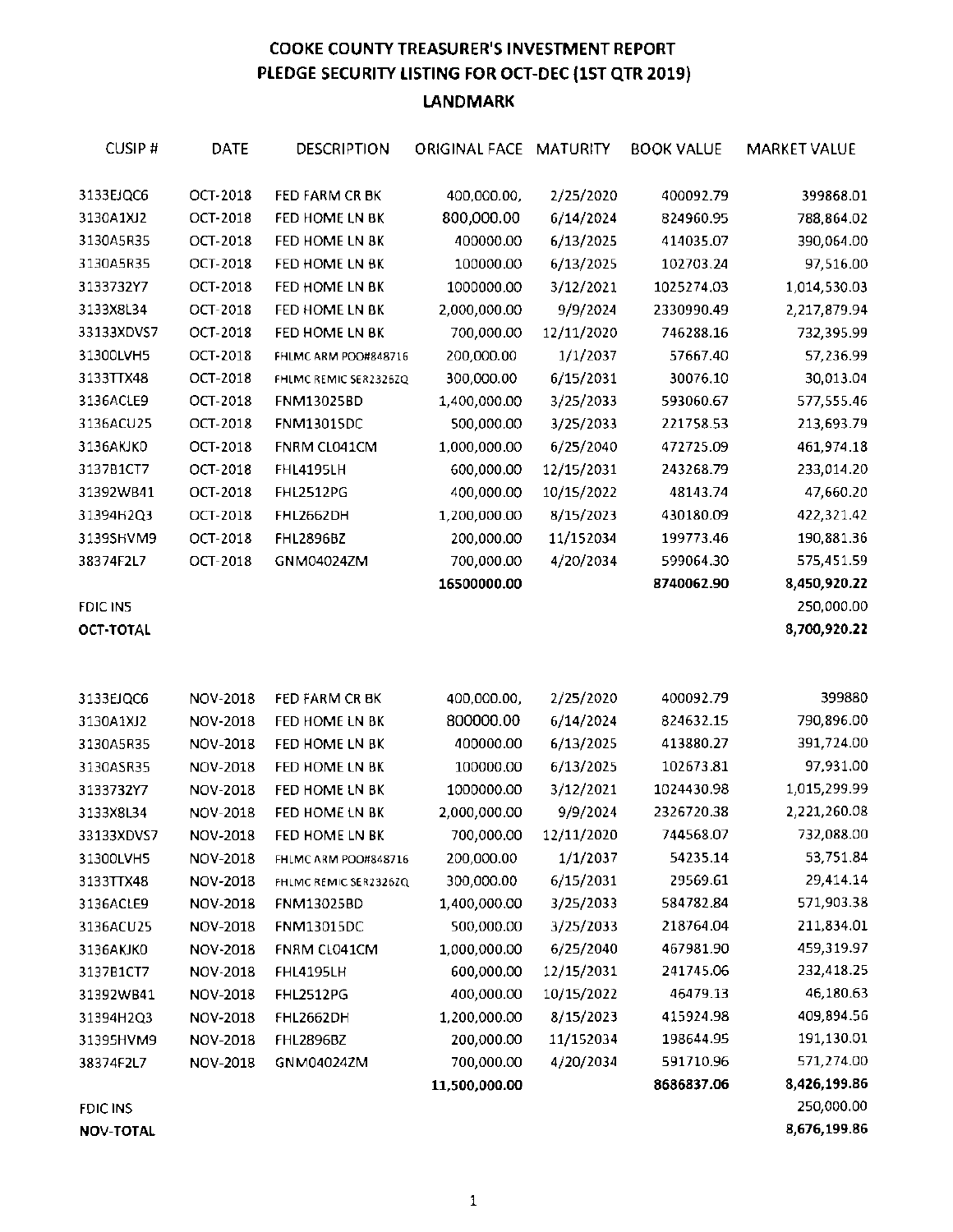#### COOKE COUNTY TREASURER'S INVESTMENT REPORT PlEDGE SECURITY liSTING FOR OCT-DEC (1ST QTR 2019)

#### **LANDMARK**

| <b>CUSIP#</b>    | DATE            | DESCRIPTION           | ORIGINAL FACE | MATURITY   | <b>BOOK VALUE</b> | <b>MARKET VALUE</b> |
|------------------|-----------------|-----------------------|---------------|------------|-------------------|---------------------|
| 3133EJQC6        | DEC-2018        | <b>FED FARM CR BK</b> | 400,000.00,   | 2/25/2020  | 400085.13         | 399,884.00          |
| 3133EJRS0        | DEC-2018        | FED FARM CR BK        | 2000000.00    | 6/15/2020  | 2,000,899.21      | 1,998,459.94        |
| 3130A1XJ2        | DEC-2018        | FED HOME LN BK        | 800000.00     | 6/14/2024  | 824271.44         | 804,343.99          |
| 3130A5R35        | DEC-2018        | FED HOME LN BK        | 400000.00     | 6/13/2025  | 413709.79         | 399,160.00          |
| 3130A5R35        | DEC-2018        | FED HOME LN BK        | 100000.00     | 6/13/2025  | 102641.05         | 99,790.00           |
| 3133732Y7        | DEC-2018        | FED HOME LN BK        | 1000000.00    | 3/12/2021  | 1023534.42        | 1,020,709.99        |
| 3133X8L34        | DEC-2018        | FED HOME LN BK        | 2,000,000.00  | 9/9/2024   | 2322164.79        | 2,265,919.96        |
| 33133XDVS7       | DEC-2018        | FED HOME LN BK        | 700,000.00    | 12/11/2020 | 742710.93         | 735,077.01          |
| 31300LVH5        | <b>DEC-2018</b> | FHLMC ARM POO#848716  | 200,000.00    | 1/1/2037   | 49797.00          | 49,094.91           |
| 3133TTX48        | DEC-2018        | FHLMC REMIC SER2326ZQ | 300,000.00    | 6/15/2031  | 29205.03          | 29,164.37           |
| 3136ACLE9        | <b>DEC-2018</b> | FNM13025BD            | 1,400,000.00  | 3/25/2033  | 577474.57         | 571,856.46          |
| 3136ACU2S        | DEC-2018        | <b>FNM13015DC</b>     | 500,000.00    | 3/25/2033  | 215708.48         | 211,593.24          |
| 3136AKJK0        | DEC-2018        | FNRM CL041CM          | 1,000,000.00  | 6/25/2040  | 462930.71         | 460,584.43          |
| 3137B1CT7        | DEC-2018        | <b>FHL4195LH</b>      | 600,000.00    | 12/15/2031 | 237635.04         | 231,121.30          |
| 31392WB41        | DEC-2018        | FHL2512PG             | 400,000.00    | 10/15/2022 | 44512.47          | 43,666.24           |
| 31394H2Q3        | DEC-2018        | FHL2662DH             | 1,200,000.00  | 8/15/2023  | 402997.67         | 393,095.02          |
| 31395HVM9        | DEC-2018        | <b>FHL2896BZ</b>      | 200,000.00    | 11/152034  | 197504.49         | 192,746.53          |
| 38374F2L7        | DEC-2018        | GNM040242M            | 700,000.00    | 4/20/2034  | 582539.87         | 567,854.94          |
| <b>FDIC INS</b>  |                 |                       | 11500000.00   |            | 10630322.09       | 10,474,122.33       |
| <b>DEC-TOTAL</b> |                 |                       |               |            |                   | 250,000.00          |
|                  |                 |                       |               |            |                   | 10,724,122.33       |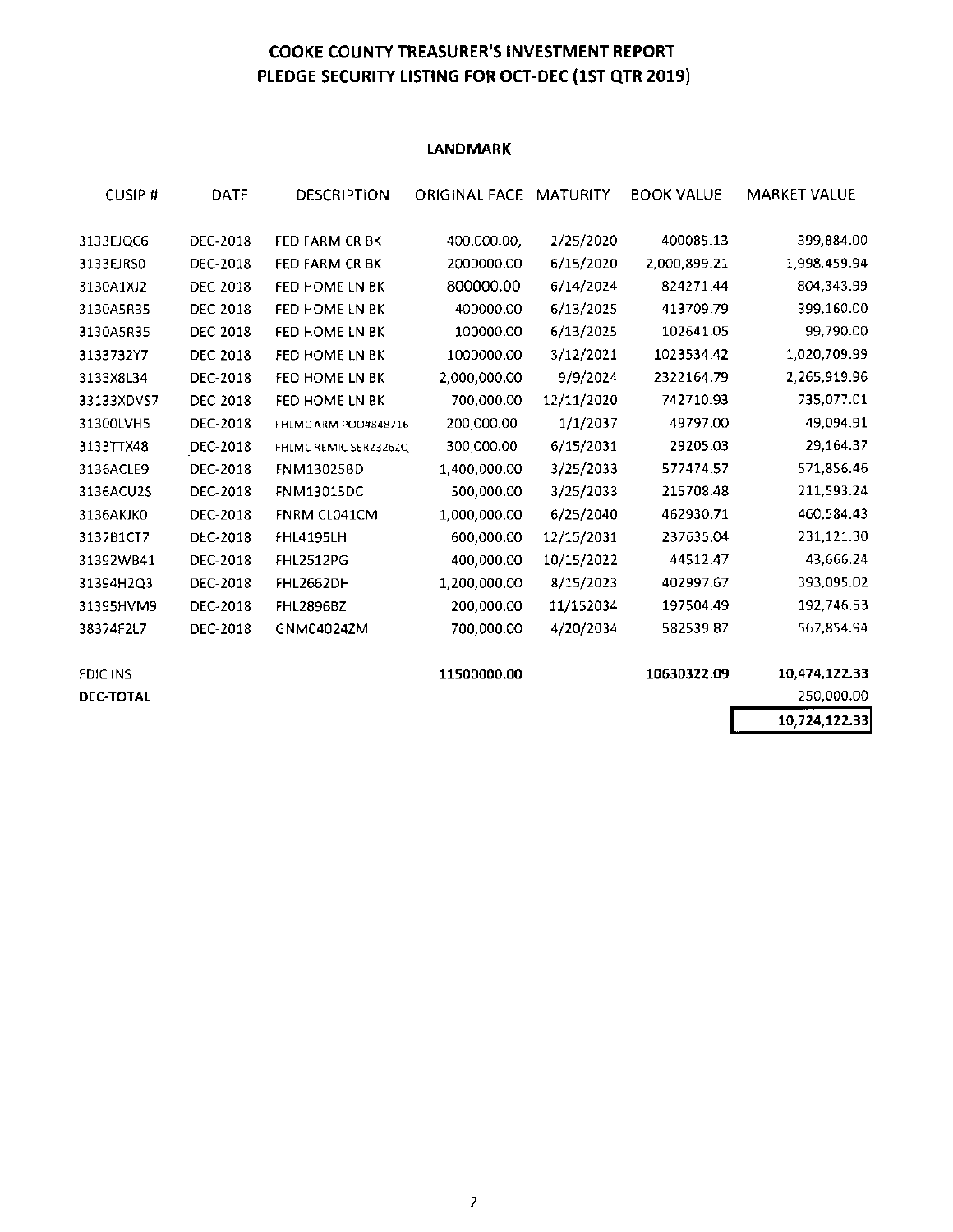## **COOKE COUNTY C.D. INVESTMENTS QUARTERLY REPORT** OCTOBER-DECEMBER  $(1<sup>ST</sup>$  QTR 2019)

#### **LANDMARK BANK**

| C.D.#                                 |              |            | PURCHASED PRINCIPAL MAT. DATE | <b>INTEREST</b>            |
|---------------------------------------|--------------|------------|-------------------------------|----------------------------|
| Gen/4170807103                        | May 26, 2018 | 500,000,00 | May 26, 2019                  | $2,300.13$ (at 1.93%)      |
| Gen/4170807095                        | May 26, 2018 | 500,000.00 | May 26, 2019                  | 2,300.13 ( $\omega$ 1.93%) |
| Library-Liddell 6469                  | Jan 17, 2017 | 7,500.00   | Jan 17, 2019                  | $-2.79$ (a) $-0.80\%$      |
| Library-Liddell 6451                  | Jan 17, 2017 |            | 7,500.00 Jan 17, 2019         | $-2.79~\omega$ .80%        |
| Library-Rosenstein 5099 Sept 12, 2017 |              |            | 11,000.00 Dec 12, 2020        | $28.80 \ (a. 1.05\%)$      |
| Library-Rosenstein 5198 Dec 16,2017   |              |            | 8,000.00 Mar 16, 2021         | $20.94\ (a) 1.05\%$        |

#### PROSPERITY BANK

| C.D.#    | PURCHASE DATE |            | PRINCIPAL MAT. DATE INTEREST EARNED  |
|----------|---------------|------------|--------------------------------------|
| 14401708 | Sept 17, 2017 | 250,000.00 | Sept 17, 2019 480.83 ( $\omega$ .90% |

## THE FIRST STATE BANK

| C.D.# | PURCHASE DATE – | - PRINCIPAL - MAT. DATE - | <b>INTEREST EARNED</b>                |
|-------|-----------------|---------------------------|---------------------------------------|
|       |                 |                           |                                       |
| 17445 | Sept 17, 2017   | 250,000,00                | Sept 17, 2019 480.82 ( $\omega$ .90%) |

#### **MUENSTER STATE BANK**

| C.D.# |               |            | PURCHASE DATE PRINCIPAL MAT. DATE INTEREST EARNED |
|-------|---------------|------------|---------------------------------------------------|
|       |               |            |                                                   |
| 2129  | Sept 17, 2017 | 250,000,00 | Sept 17, 2019 480.84 $\omega$ .90%                |

## TOTAL INTEREST EARNED: \$6,098.07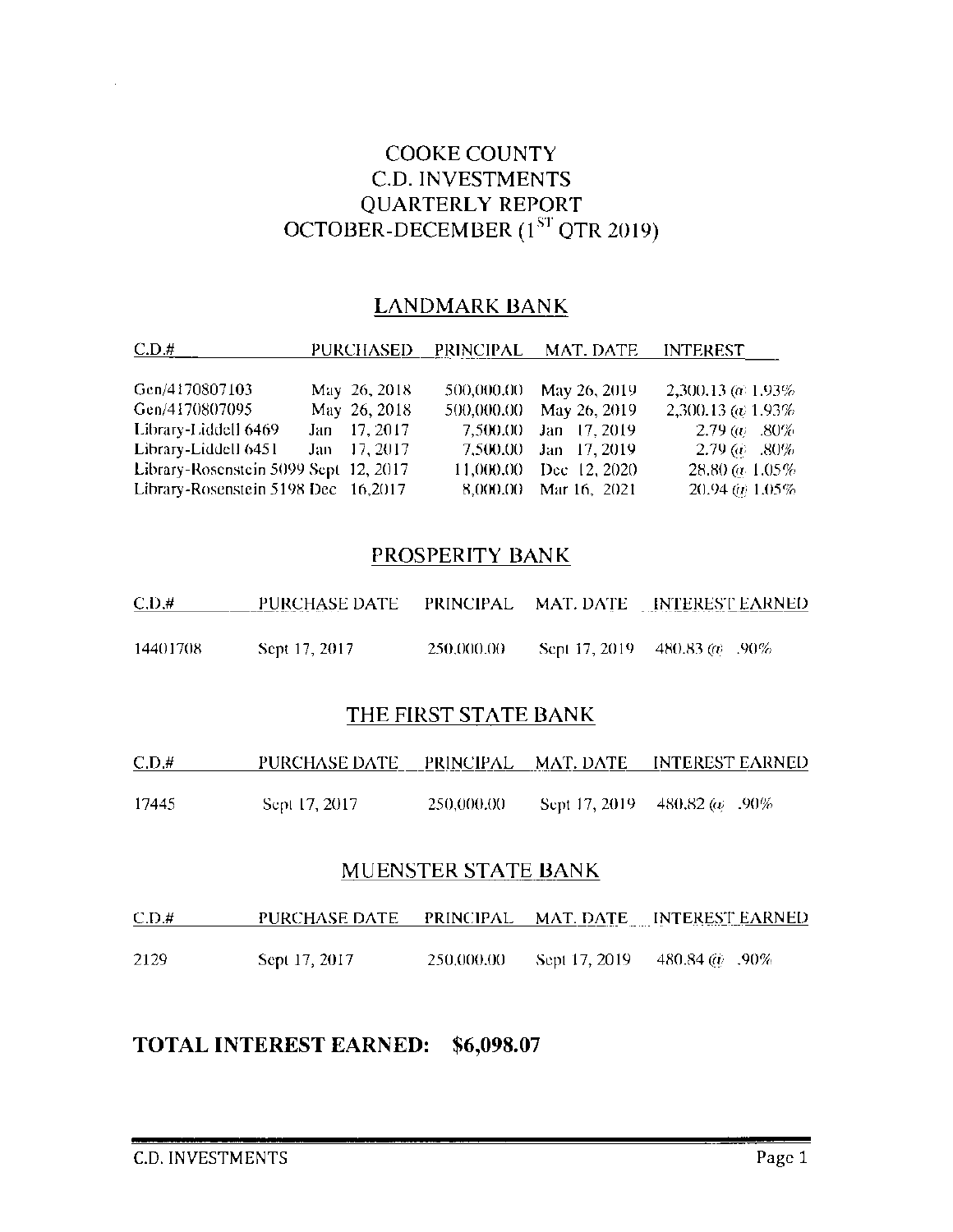## COOKE COUNTY QUARTERLY REPORT OCTOBER-DECEMBER  $(1^{ST}$  QTR 2019)

## STONE CASTLE FICA ACCOUNT

Account#: ....... .4900

Principal: \$2,000,000.00

Avg. Net APY: 2.08%

**Net lnleresl Earned: \$10,482.54**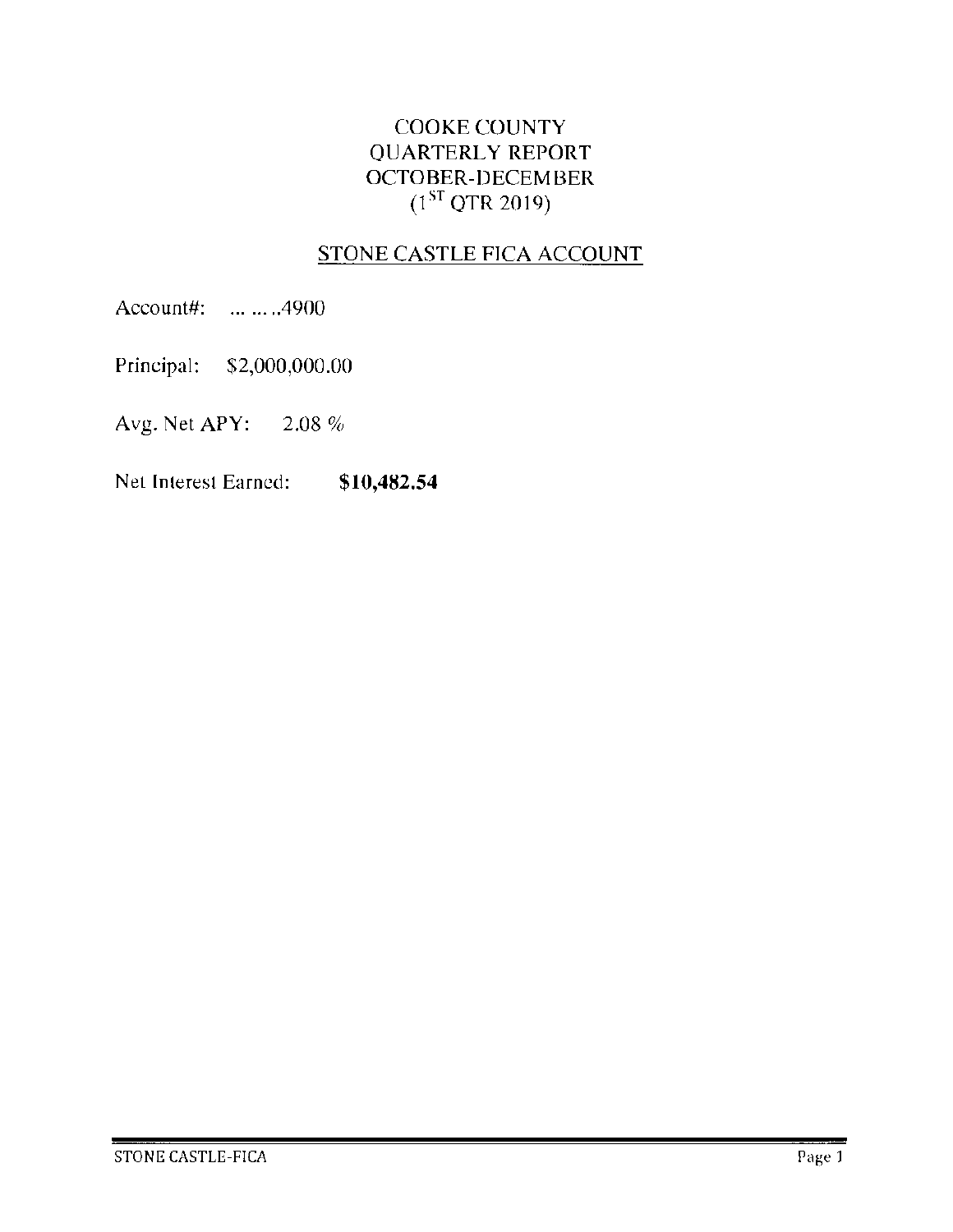#### QUARTERLY INVESTMENTS~ TEXP00l PATTY BRENNAN, COOKE COUNTY TREASURER OCT~DEC {1ST QTR 2019)

|                           | <b>BALANCE</b> |                    | WITH-                |    |                          | <b>CURRENT</b> |                 | <b>ENDING</b> |                |
|---------------------------|----------------|--------------------|----------------------|----|--------------------------|----------------|-----------------|---------------|----------------|
| <b>ACCT NAME</b>          |                | <b>FORWARD</b>     | <b>DEPOSITS</b>      |    | <b>DRAWALS</b>           |                | <b>INTEREST</b> |               | <b>BALANCE</b> |
| <b>GENERAL</b>            | \$             | 6,119,551.83       | 375000.00            |    | 1,000,000.00             | \$             | 29,287.96       | \$            | 5,523,839.79   |
| R&B-1                     | \$             | 591,665.64         | 50000.00             |    | 100,000.00               | \$             | 2,807.78        | \$            | 544,473.42     |
| R & B -2                  | \$             | 308,515.79         | 50000.00             |    |                          | \$             | 1,761.72        | \$            | 360,277.51     |
| R&B-3                     | \$             | 376,891.63         | 150000.00            |    | 75,000.00                | \$             | 1,881.12        | \$            | 453,772.75     |
| R & B-4                   | \$             | 574,225.16         | 150000.00            |    | 50,000.00                | \$             | 3,116.84        | \$            | 677,342.00     |
| FM & L                    | \$             | 324,371.68         | 0.00                 |    |                          | \$             | 1,811.39        | \$            | 326,183.07     |
| <b>TJPC</b>               | \$             | 12,728.31          | 0.00                 |    |                          | \$             | 71.16           | \$            | 12,799.47      |
| JUV-ISP                   | \$             | 4,921.02           | 0.00                 |    |                          | \$             | 27.49           | \$            | 4,948.51       |
| JUV-IVE                   | \$             | 77.56              | 0.00                 |    | 77.56                    | \$             |                 | \$            |                |
| <b>JP TECH</b>            | \$             | 17,274.34          | 0.00                 |    |                          | \$             | 96.48           | \$            | 17,370.82      |
| <b>ADULT PROB</b>         | \$             | 201,794.88         | 0.00                 |    |                          | \$             | 1,126.88        | \$            | 202,921.76     |
| DIST CLK PRESERVATION     | \$             | 10,279.25          | 0.00                 |    |                          | \$             | 57.45           | \$            | 10,336.70      |
| COUNTY/DIST. TECH         | \$             | 1,558.96           | 0.00                 |    | $\blacksquare$           | \$             | 8.63            | \$            | 1,567.59       |
| JP-CH SECURITY            | \$             | 5,159.39           | 0.00                 |    | $\overline{a}$           | \$             | 28.83           | \$            | 5,188.22       |
| <b>COURT REP</b>          | \$             | 43,325.08          | 0.00                 |    | $\blacksquare$           | \$             | 241.90          | \$            | 43,566.98      |
| DIST CLK RECORDS MGMT     | \$             | 15,422.00          | 0.00                 |    |                          | \$             | 86.13           | \$            | 15,508.13      |
| PERM IMP                  | \$             | 1,108,474.92       | 25000.00             |    |                          | \$             | 6,209.53        | \$            | 1,139,684.45   |
| CNTY ATTY CHECK COLLECT   | \$             | 2,626.15           | 0.00                 |    |                          | \$             | 14.68           | \$            | 2,640.83       |
| LAW ENFORCEMENT ED        | \$             | 10,277.12          | 0.00                 |    |                          | \$             | 57.42           | \$            | 10,334.54      |
| DI5T CLERK ARCHIVE        | \$             | 4,112.29           | 0.00                 |    |                          | \$             | 22.93           | \$            | 4,135.22       |
| <b>LAW LIBRARY</b>        | \$             | 83,698.67          | 20000.00             |    |                          | \$             | 495.24          | \$            | 104,193.91     |
| <b>LIBRARY</b>            | \$             | 22,758.24          | 5000.00              |    | $\overline{\phantom{a}}$ | \$             | 152.99          | \$            | 27,911.23      |
| C H SECURITY              | \$             | 135,382.83         | 0.00                 |    |                          | \$             | 756.01          | \$            | 136,138.84     |
| <b>REC MGMT</b>           | \$             | 118,791.92         | 0.00                 |    | 100,000.00               | \$             | 505.88          | \$            | 19,297.80      |
| <b>REC PRESV</b>          | \$             | 123.53             | 20000.00             |    |                          | \$             | 66.37           | \$            | 20,189.90      |
| <b>ARCHIVE</b>            | \$             | 55,960.78          | 0.00                 |    |                          | \$             | 312.51          | \$            | 56,273.29      |
| DI5T ATTY FORFEITURE      | \$             | 30,883.54          | 0.00                 |    |                          | \$             | 172.51          | \$            | 31,056.05      |
| JAIL COMMISSARY           | \$             | 80,109.19          | 0.00                 |    |                          | \$             | 447.23          | \$            | 80,556.42      |
| 2004 GO-REFUNDING         | \$.            | 240,616.50         | 90000.00             |    |                          | \$.            | 1,444.19        | \$.           | 332,060.69     |
|                           |                | <b>BALANCE</b>     |                      |    | WITH-                    |                | <b>CURRENT</b>  |               | <b>ENDING</b>  |
| <b>ACCT NAME</b>          |                | <b>FORWARD</b>     | <b>DEPOSITS</b>      |    | <b>DRAWALS</b>           |                | <b>INTEREST</b> |               | <b>BALANCE</b> |
| <b>STATE FUND5</b>        | \$             | 8,264.13           | 0.00                 |    |                          | \$             | 46.18           | \$.           | 8,310.31       |
| <b>SHERIFF FORFEITURE</b> | \$             | 38,541.22          | 0.00                 |    |                          | \$             | 215.24          | \$.           | 38,756.46      |
| HOTEL/MOTEL TAX           | \$             | 75,149.34          | 0.00                 |    |                          | \$             | 419.69          | \$            | 75,569.03      |
| <b>TOTAL: TREAS FUND</b>  |                | 10,623,532,89      | \$935,000.00         |    | \$1,325,077.56           | \$             | 53,750.36       | \$            | 10,287,205.69  |
| YEAR - TO - DATE INTEREST |                | <b>BAL FORWARD</b> | <b>CURRENT INT.</b>  |    | <b>BALANCE</b>           |                |                 |               |                |
|                           | \$             | 178,292.63         | 52,750.36<br>Ş.      | \$ | 231,042.99               |                |                 |               |                |
| AVG YEILD FOR 1st QTR     |                |                    | MKT VALUE PER SH. \$ |    | 1.00                     |                |                 |               |                |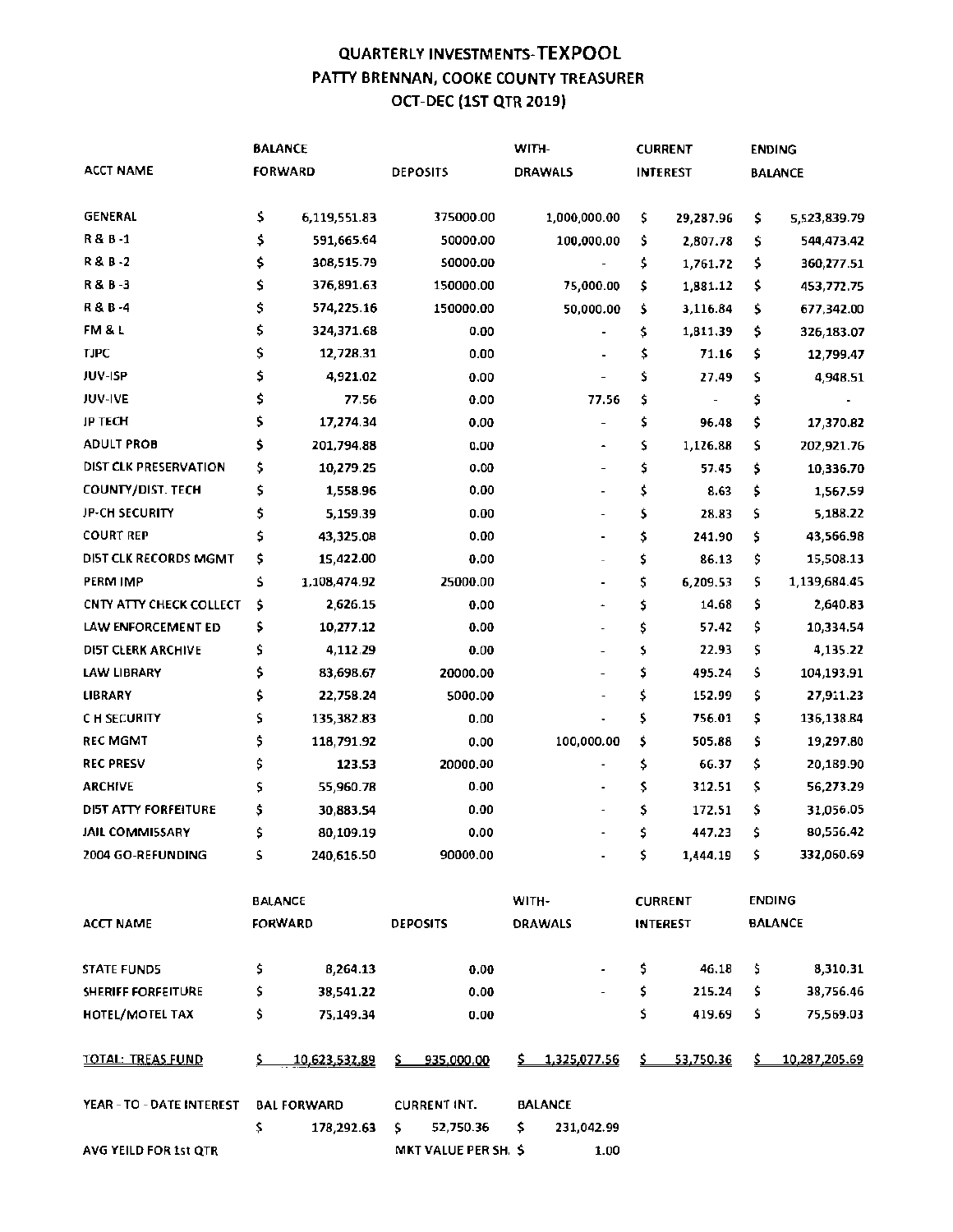

### Portfolio by Maturity (%)

As of December 31, 2018



#### Portfolio by Type of Investment (%)

As of December 31, 2018.



| Portfolio Asset Summary as of December 31, 2018 |                     |                     |  |  |  |  |
|-------------------------------------------------|---------------------|---------------------|--|--|--|--|
|                                                 | <b>Book Value</b>   | Market Value        |  |  |  |  |
| Uninvested Balance                              | \$1,110,994.83      | \$1,110,994.83      |  |  |  |  |
| Receivable for Investments Sold                 | 0.00                | 0,00                |  |  |  |  |
| Accrual of Interest Income                      | 17.621.089.26       | 17,621,089.26       |  |  |  |  |
| Interest and Management Fees Payable            | -34,346,747.22      | -34,346,747.22      |  |  |  |  |
| Payable for Investments Purchased               | 0.00                | 0.00                |  |  |  |  |
| Accrued Expenses & Taxes                        | $-21.422.15$        | $-21,422.15$        |  |  |  |  |
| Repurchase Agreements                           | 7,320,515,500.00    | 7.320.515,500.00    |  |  |  |  |
| Mutual Fund Investments                         | 769,227,103.88      | 769,227,103.88      |  |  |  |  |
| <b>Government Securities</b>                    | 8,324,646,304.11    | 8,323,536,674.91    |  |  |  |  |
| U.S. Treasury Inflation Protected Securities    | 454.862.699.02      | 454,730,949.80      |  |  |  |  |
| US Treasury Bills                               | 2,436,404,206.29    | 2,436,404,286.73    |  |  |  |  |
| US Treasury Notes                               | 135,748,243.79      | 135,763,170.59      |  |  |  |  |
| Total                                           | \$19,425,767,971.81 | \$19,424,541,600.63 |  |  |  |  |

Maker ratio of othmest supporting the Reparchase Agerements is at least 102" of the Book Vidue. The peopletic is managed by Federated Investment Counseling and the avers one safe kept in a separate enstaint account at State Street Bunk in the nome of ExPool. The only source of payment to the Participants is the assets of ExPool. There is no secondary source of payment for the pool such as instantion or State guarantee. Should you require a copy of the postfolio, please contact TexPool Participant Secrets.

| Participant Summary     |                               |                              |
|-------------------------|-------------------------------|------------------------------|
|                         | <b>Number of Participants</b> | <b>COL</b><br><b>Balance</b> |
| School District         | 591                           | \$6,503,030,403.39           |
| <b>Higher Education</b> | 58                            | \$874,364,312.35             |
| Healthcare              | 83                            | \$615,040,428.13             |
| Utility District        | 799                           | \$2,565,306,972,36           |
| City                    | 465                           | \$4,828,156,045.12           |
| County                  | 186                           | \$1,839,028,474.29           |
| Other                   | 338                           | \$2,203,506,733.20           |

#### \*\* Definition of Weighted Average Maturity and Weighted Average Life

WAM is the mean areage of the periods of time remaining unit the securities held in ExPool (i) are shaduled to be repaid, (b) would be repaid upon a demand by ExPool, or 6) are sheduled to have their interest suc realisated to reflect arean market mics. Searnitis with adjustable rates payable upon demand are treated as manning on the earlier of the two dates or forth in the and (c) if their scheduled manitity is 197 days or less; and the later of the tire dates set fouli in the and to J thor scheduled maturity is more than 197 days. The mean is weighted based on the percentage of the amortized ost of the portfolio invested in each period.

U.AL is calculated in the same namner as WAM, but is based solely on the periods of time remaining until the securities held to TexPool (a) are sheduled to be repaid or in would be repaid open a denamal by TexPool, without reference to when interest rates of securities within TexPool are scheduled to be readproted.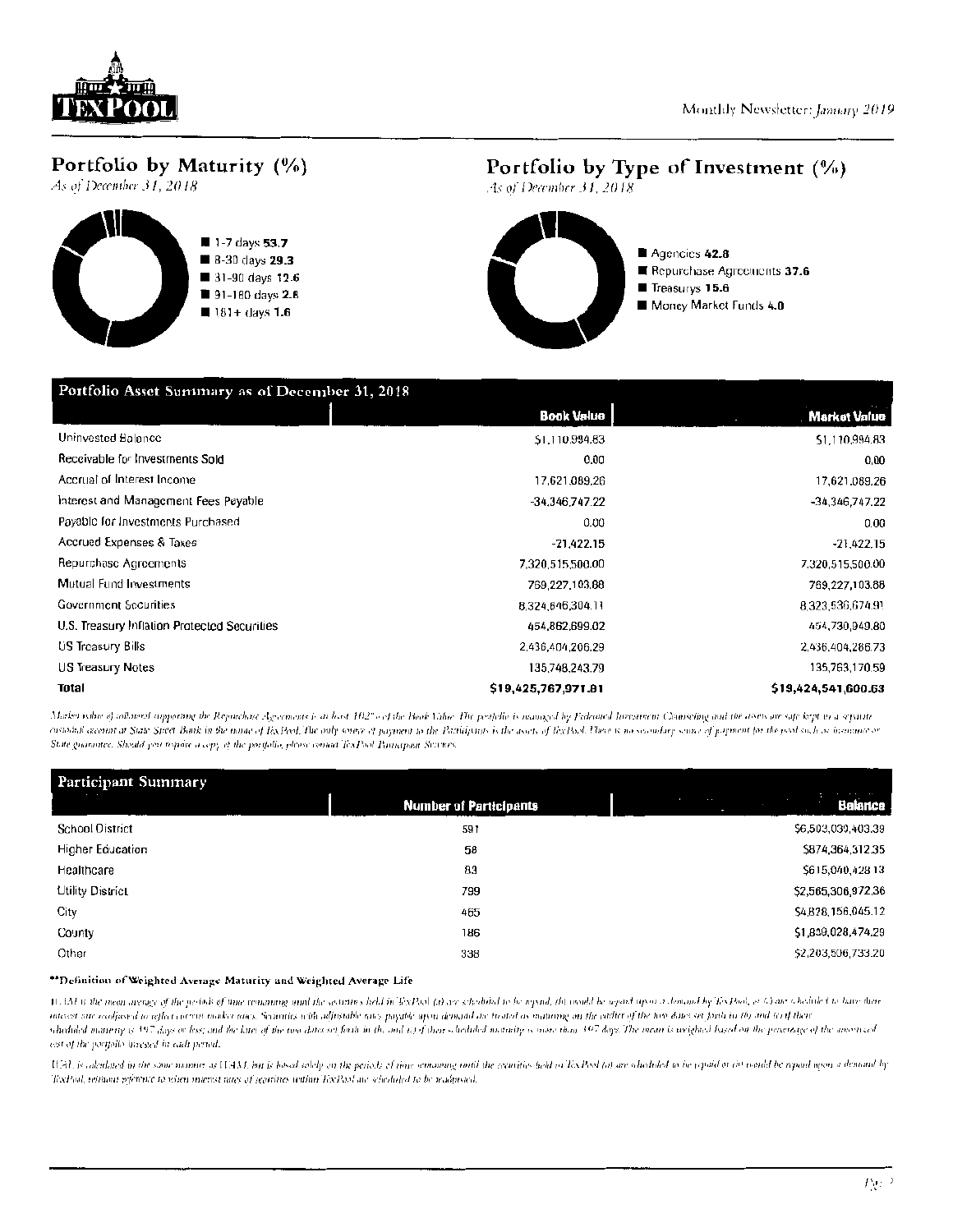#### QUARTERLY INVESTMENTS-TEX-STAR **PATTY BRENNAN, COOKE COUNTY TREASURER**  OCT-DEC {1ST QTR 2019)

|                            |    | <b>BALANCE</b>     |                           | WITH-          |     | <b>CURRENT</b>  | <b>ENDING</b>  |
|----------------------------|----|--------------------|---------------------------|----------------|-----|-----------------|----------------|
| <b>ACCT NAME</b>           |    | <b>FORWARD</b>     | <b>DEPOSITS</b>           | DRAWAL5        |     | <b>INTEREST</b> | <b>BALANCE</b> |
| <b>GENERAL</b>             | \$ | 6,100,947.07       | 375,000.00                | 1,000,000.00   | \$  | 29,238.14       | \$5,505,185.21 |
| R&B-1                      | \$ | 561,982.83         | 200,000.00                | 200,000.00     | \$  | 2,334.13        | \$564,316.96   |
| R & B -2                   | \$ | 353,817.18         | 50,000.00                 | 100,000.00     | \$. | 1,491.25        | \$305,308.43   |
| R & B -3                   | \$ | 355,644.83         | 170,000.00                | 75,000.00      | \$  | 1,804.72        | \$452,449.55   |
| R & B -4                   | \$ | 573,949.88         | 150,000.00                | 50,000.00      | \$  | 3,140.10        | \$677,089.98   |
| FM & L                     | \$ | 332,085.01         | 0.00                      | 0.00           | \$. | 1,869.01        | \$333,954.02   |
| <b>ADULT PROB</b>          | \$ | 202,268.23         | 0.00                      | 0.00           | \$  | 1,138.42        | \$203,406.65   |
| PERMANENT IMPROVEMENT      | \$ | 1,108,813.03       | 25,000.00                 | 0.00           | \$  | 6,260.07        | \$1,140,073.10 |
| <b>LIBRARY</b>             | \$ | 25,511.48          | 5,000.00                  | 0.00           | \$  | 169.33          | \$30,680.81    |
| <b>JP-CH SECURITY</b>      | \$ | 10,234.79          | 0.00                      | 0.00           | \$  | 57.61           | \$10,292.40    |
| <b>COURTHOUSE SECURITY</b> | \$ | 46,015.38          | 20,000.00                 | 0.00           | \$  | 362.11          | \$66,377.49    |
| <b>RECORDS MANAGEMENT</b>  | \$ | 25,511.48          | 20,000.00                 | 0.00           | \$  | 246.69          | \$45,758.17    |
| RECORDS PRESERVATION       | \$ | 105.02             | 20,000.00                 | 0.00           | \$  | 66.24           | \$20,171.26    |
| <b>ARCHIVE FEES</b>        | S. | 25,515.82          | 0.00                      | 0.00           | \$  | 143.59          | \$25,659.41    |
| 2012 GO REFUNDING          | \$ | 230,037.49         | 90,000.00                 | 0.00           | \$  | 1,396.09        | \$321,433.58   |
| <b>STATE FEES</b>          | \$ | 5,249.45           | 0.00                      | 0.00           | \$  | 29.54           | \$5,278.99     |
| DIST ATTY FORFEITURE       | \$ | 25,411.61          | 0.00                      | 0.00           | \$  | 143.00          | \$25,554.61    |
| <b>SHERIFF FORFEITURE</b>  | \$ | 25,411.61          | 0.00                      | 0.00           | \$  | 143.00          | \$25,554.61    |
| <b>JAIL COMMISSARY</b>     | \$ | 25,027.68          | 0.00                      | 0.00           | \$. | 140.83          | \$25,168.51    |
| HOTEL/MOTEL TAX            | \$ | 75,152.34          | 0.00                      | 0.00           | \$. | 422.98          | \$75,575.32    |
|                            | ⅀  | 10,108,692.21      | 1,125,000.00              | 1,425,000.00   | \$. | 50,596.85       | \$9,859,289.06 |
| <b>TOTAL: TREAS FUND</b>   |    | <b>BAL FORWARD</b> | <b>CURRENT INT.</b>       | <b>BALANCE</b> |     |                 |                |
| YEAR - TO - DATE INTEREST  | \$ | 169,734.61         | 50,596.85                 | 220,331.46     |     |                 |                |
| AVG INTEREST FOR 1ST QTR   |    |                    | 2.23% MKT VALUE PER SHARE | 1.00           |     |                 |                |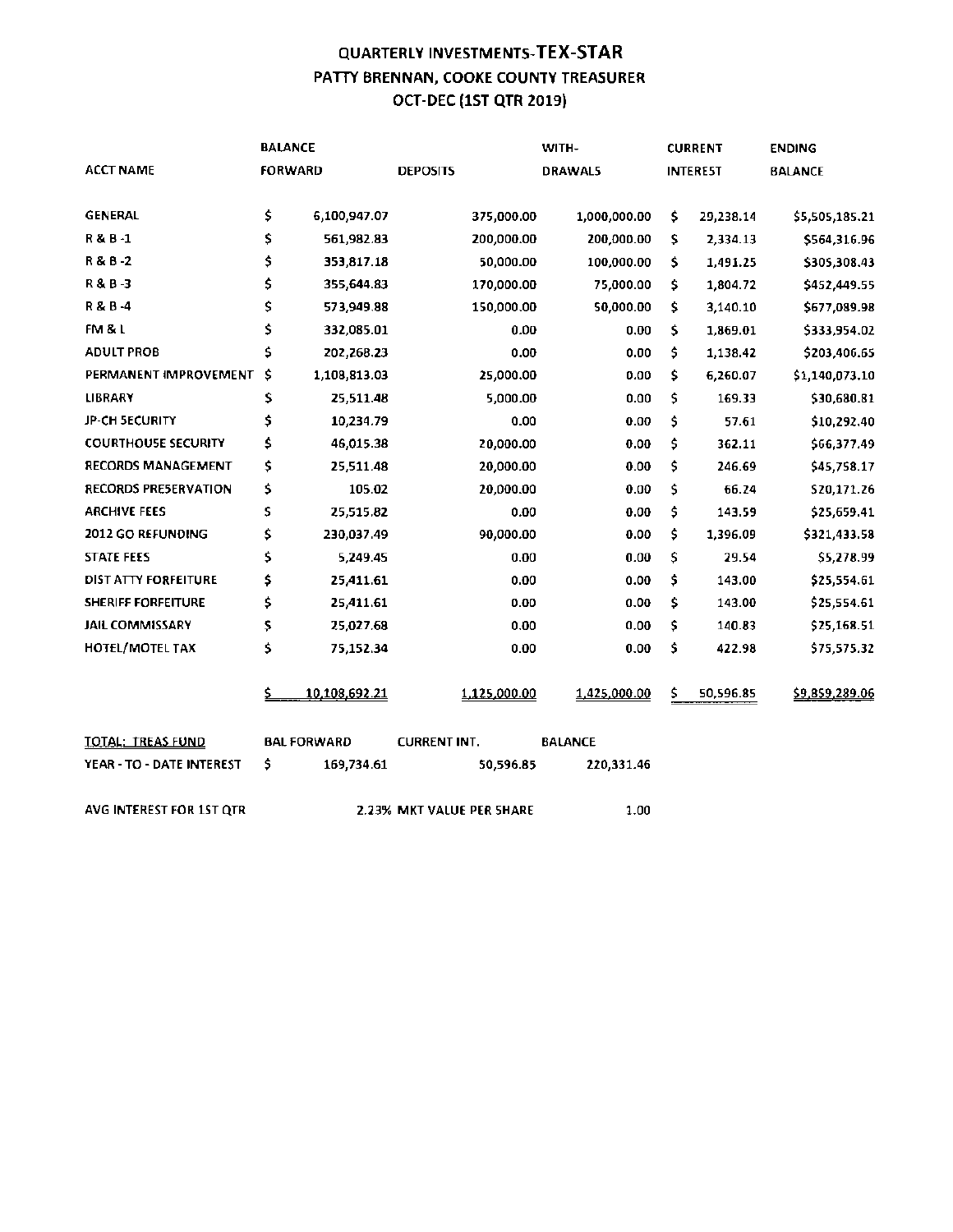# **Information at a Glance**



# **Historical Program lnfonnation**

| <b>Month</b>  | Average<br>Rate | Book<br>Value      | <b>Market</b><br>Value | <b>Net</b><br><b>Asset Value</b> | <b>WAM (1)*</b> | <b>WAM (2)*</b> | Number of<br><b>Participants</b> |
|---------------|-----------------|--------------------|------------------------|----------------------------------|-----------------|-----------------|----------------------------------|
| Nov 18        | 2.2176%         | \$6,683,233,268.87 | \$6,682,898,473.43     | 0.999949                         | 41              | 102             | 886                              |
| Oct 18        | 2.1615%         | 6,581,942,899.40   | 6,581,269,831,00       | 0.999897                         | 41              | 101             | 884                              |
| Sep 18        | 1.9995%         | 6,458,418,968.50   | 6,458,002,746,78       | 0.999935                         | 30              | 96              | 883                              |
| Aug 18        | 1.9225%         | 6,701,017,159.16   | 6.701.228.119.73       | 0.999971                         | 24              | 91              | 879                              |
| Jul 18        | 1.8965%         | 6,837,425,331.68   | 6.837.427.966.67       | 1.000000                         | 19              | 84              | 877                              |
| Jun $18$      | $1.8300\%$      | 6,250,002,595.51   | 6,250,027,195.61       | 0.999991                         | 26              | 99              | 874                              |
| May 18        | 1.7258%         | 6,489,773,533.02   | 6,489,474,005.73       | 0.999953                         | 29              | 106             | 868                              |
| <b>Apr 18</b> | 1.6304%         | 6,358,425,417.53   | 6,358,101,312.82       | 0.999949                         | 18              | 99              | 861                              |
| Mar 18        | 1.4995%         | 6,461,363,510.56   | 6.460.804.379.93       | 0.999892                         | 28              | 105             | 857                              |
| Feb 18        | 1.3518%         | 7,130,310,070.00   | 7,129,718,573.04       | 0.999917                         | 28              | 97              | 854                              |
| Jan 18        | 1.2900%         | 7,090,345,755.93   | 7,090,199,741.00       | 0.999979                         | 31              | 83              | 853                              |
| Dec 17        | 1.1762%         | 6,518,450,917,63   | 6,518,448,483.33       | 0.999984                         | 36              | 82              | 853                              |

# **Portfolio Asset Summary as of November 30, 2018**

|                                      | <b>Book Value</b>  | <b>Market Value</b> |  |
|--------------------------------------|--------------------|---------------------|--|
| Uninvested Balance                   | 231.77             | \$<br>231.77        |  |
| Accrual of Interest Income           | 3,236,790.14       | 3,236,790.14        |  |
| Interest and Management Fees Payable | (12, 418, 307.59)  | (12, 418, 307.59)   |  |
| Payable for Investment Purchased     | 0.00               | 0.00                |  |
| Repurchase Agreement                 | 1,872,443,999.86   | 1,872,443,999.86    |  |
| Government Securities                | 4,819,970,554.69   | 4,819,635,759.25    |  |
| Total                                | \$6,683,233,268.87 | \$6,682,898,473.43  |  |

Market value of collateral supportrng the Repurchase Agreements is at least 102% of the Book Value. The portfolio is managed by J.P. Morgan Chase & Co. and the assets are safekept in a separate custodial account at the Federal Reserve Bank in the name of TexSTAR. The only source of payment to the Participants are the assets of TexSTAR. There is no secondary source of payment for the pool such as insuranoe or guarantee. Should you require a copy of the portfolio. please contact TexSTAR Participant Services.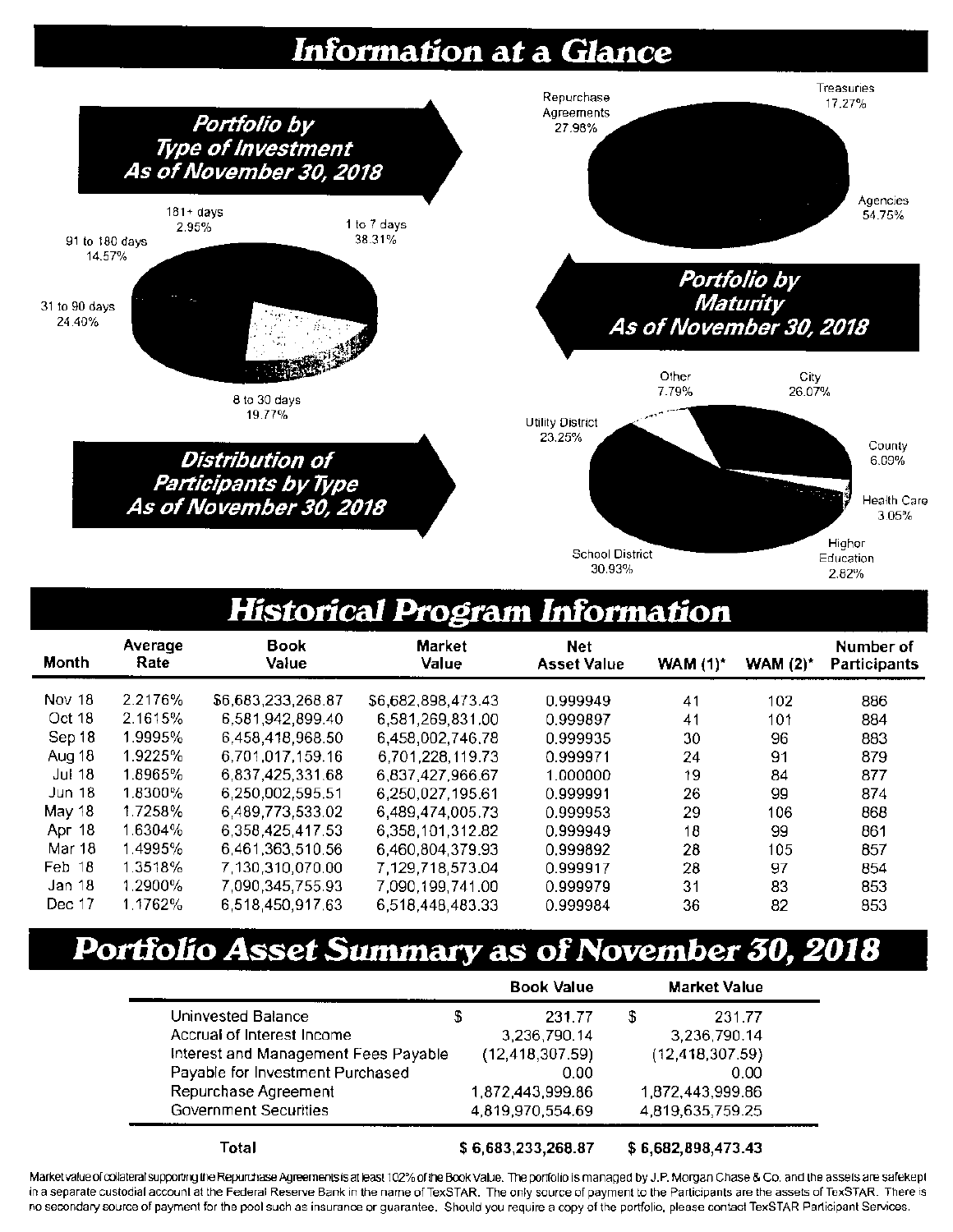#### QUARTERLY INVESTMENTS- LOGIC PATTY BRENNAN, COOKE COUNTY TREASURER OCT-DEC (1ST QTR 2019(

|                             |     | <b>BALANCE</b>     |                     | WITH-          |     | <b>CURRENT</b>  | <b>ENDING</b>  |
|-----------------------------|-----|--------------------|---------------------|----------------|-----|-----------------|----------------|
| <b>ACCT NAME</b>            |     | <b>FORWARD</b>     | <b>DEPOSITS</b>     | <b>DRAWALS</b> |     | <b>INTEREST</b> | <b>BALANCE</b> |
| <b>GENERAL</b>              | \$. | 3,059,916.14       | 0.00                | 0.00           | \$  | 18,597.73       | \$3,078,513.87 |
| R&B-1                       | \$. | 357,425.76         | 0.00                | 0.00           | \$  | 2,172.41        | \$359,598.17   |
| R & B -2                    | \$. | 204,542.83         | 0.00                | 0.00           | Š.  | 1,243.18        | \$205,786.01   |
| R&B-3                       | \$  | 255,193.56         | 0.00                | 0.00           | \$  | 1,551.03        | \$256,744.59   |
| R & B -4                    | \$  | 255,193.56         | 0.00                | 0.00           | \$  | 1,551.03        | \$256,744.59   |
| FM & L                      | \$  | 102,271.34         | 0.00                | 0.00           | \$  | 621.58          | \$102,892.92   |
| <b>ADULT PROB</b>           | Ś   | 153,232.37         | 0.00                | 0.00           | \$  | 931.35          | \$154,163.72   |
| PERMANENT IMPROVEMENT S     |     | 309,970.12         | 0.00                | 0.00           | \$  | 1,883.91        | \$311,854.03   |
| <b>COURTHOUSE SECURITY</b>  | \$  | 51,135.76          | 0.00                | 0.00           | \$. | 310.78          | \$51,446.54    |
| <b>RECORDS MANAGEMENT</b>   | \$  | 153,407.10         | 0.00                | 100,000.00     | \$  | 761.92          | \$54,169.02    |
| <b>RECORDS PRESERVATION</b> | \$  | 58.59              | 0.00                | 58.70          | \$  | 0.11            | \$0.00         |
| <b>ARCHIVE FEE5</b>         | \$  | 25,480.49          | 0.00                | 0.00           | \$. | 154.82          | \$25,635.31    |
| <b>LAW LIBRARY</b>          | \$  | 25,480.49          | 0.00                | 0.00           | \$  | 154.82          | \$25,635.31    |
| <b>SHERIFF FORFEITURE</b>   | \$  | 25,480.49          | 0.00                | 0.00           | \$  | 154.82          | \$25,635.31    |
| DIST ATTY FORFEITURE        | \$  | 25,480.49          | 0.00                | 0.00           | \$. | 154.82          | \$25,635.31    |
| <b>2012 GO REFUNDING</b>    | \$  | 78,707.14          | 0.00                | 0.00           | \$  | 478.36          | \$79,185.50    |
|                             |     | 5,082,976.23       | 0.00                | 100,058.70     | \$  | 30,722.67       | \$5,013,640.20 |
| <b>TOTAL: TREAS FUND</b>    |     | <b>BAL FORWARD</b> | <b>CURRENT INT.</b> | <b>BALANCE</b> |     |                 |                |
| YEAR - TO - DATE INTEREST   | \$  | 95,575.86          | 30,722.67           | 126,298.53     |     |                 |                |
| AVG INTEREST FOR 1ST QTR    |     | 2.41%              | MKT VALUE PER SHARE | 1.00           |     |                 |                |